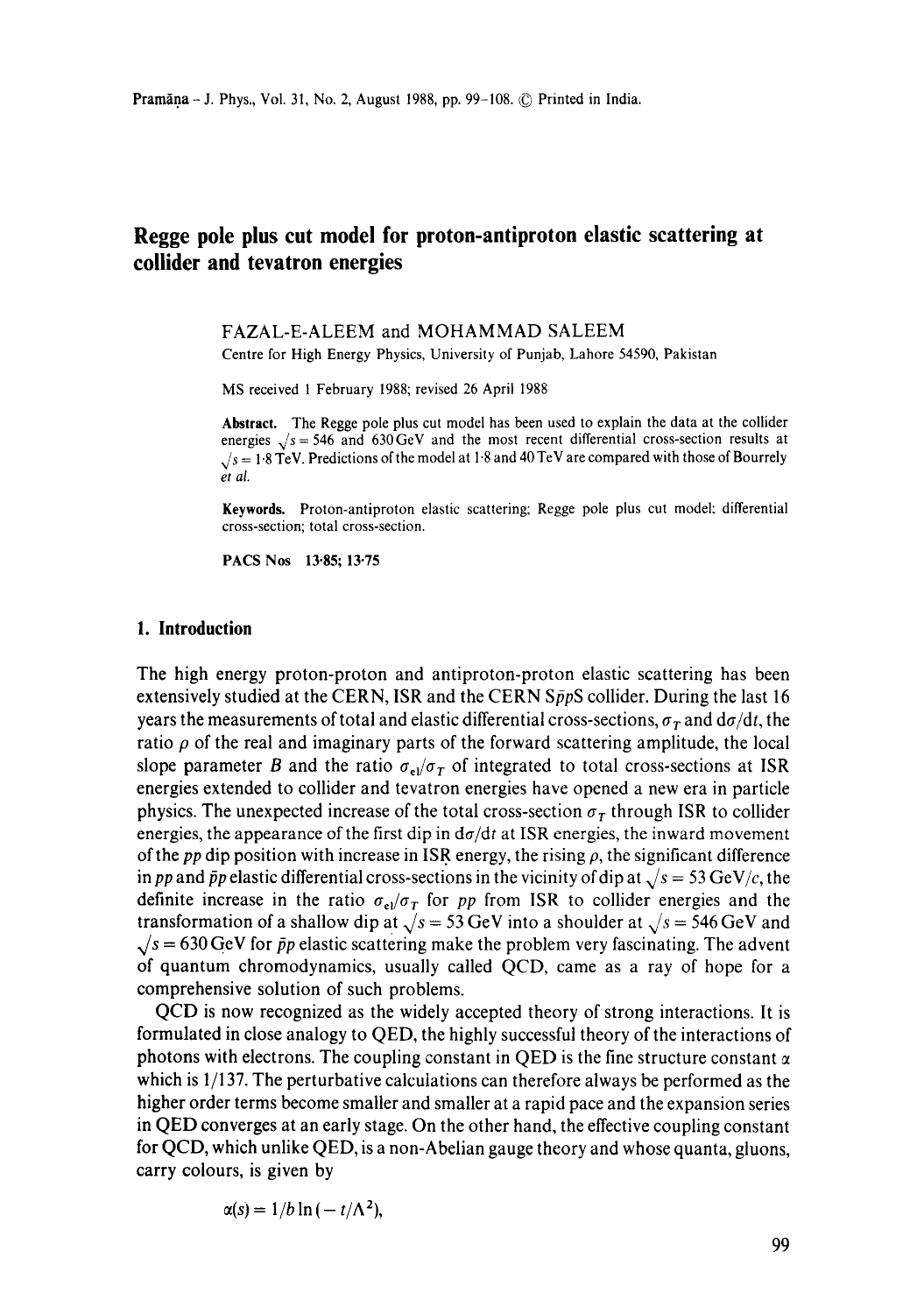where  $\dot{b}$  depends upon the group structure. For SU<sub> $c$ </sub> (3):

$$
b = (1/12\pi)(33 - 2N_f).
$$

The effective coupling constant  $\alpha(s)$  varies with the momentum a quark transfers to the gluon it emits. At small momentum transfer squared,  $-t$ , it is about unity. The expansion techniques therefore break down because higher order terms cannot be ignored; the series does not converge. However, for  $-t \rightarrow \infty$ , the coupling constant goes to zero. Therefore for large values of  $-t$ , the perturbation techniques may be used even in QCD. It will therefore be very interesting to find out the limits of applicability of perturbative QCD.

In exclusive reactions, the perturbative hard-scattering mechanism and the nonperturbative confinement component compete with each other. QCD tells us that with increasing momentum transfer the non-perturbative component falls faster than the perturbative component at least by a factor of  $-t$ . Then for large  $-t$ , the perturbative component will dominate and the process is calculable. Conventionally, this dominance occurs when  $-t$  is larger than a few  $(GeV/c)^2$ . However, every large  $-t$  gluon exchange required by the perturbative mechanism of a given exclusive reaction suppresses the perturbative amplitude by a factor of  $\alpha(s)$  (Isgur and Smith 1984). On the other hand, in the non-perturbative component,  $\alpha(s)$  is of order unity and therefore no such suppression is produced. Thus, in an exclusive reaction requiring the exchange of  $n$ hard gluons, the requirement for perturbative dominance becomes:  $(\alpha_s)^n Q^2$ , or equivalently  $10^{-n}$  Q<sup>2</sup> must be larger than a few (GeV/c)<sup>2</sup>. This means that asymptopia is simply out of reach in any present or forseeable exclusive experiment: even at the largest accessible momentum transfers, the non-perturbative confinement component will remain dominant.

Although some physicists do not agree with this interpretation, they also admit (Brodsky and Lepage 1981; Brodsky and Ji 1985) that owing to the technical difficulty of summation over a very large number of Feynman diagrams involved in *pp* or  $\bar{p}p$ elastic scattering, it is not practicable to make calculations for these processes using QCD. The above discussion shows that at present the QCD-based analysis of twobody exclusive reactions is elusive.

As mathematical tools are not available to obtain a QCD based solution of  $p(\bar{p})p$ elastic scattering, attempts are to be made for the construction of heuristic models which can explain the experimental data for these processes.

In this paper, we shall consider the pole plus cut model for  $\bar{p}p$  elastic scattering at collider energies.

# **2. Experimental measurements**

Let us first describe the experimental measurements at collider energies.

Bozzo *et al* (1984a) presented the results of the measurement of low momentum transfer proton-antiproton elastic scattering at the CERN  $S\bar{p}pS$  collider at a centre-ofmass energy  $\sqrt{s}$  = 546 GeV. The differential cross-section was measured in the range  $0.03 < -t < 0.32$  (GeV/c)<sup>2</sup> and is shown in figure 1 The absolute normalization has been obtained through the simultaneous measurement of the total cross-section (Bozzo *et al 1984b)* and implies an overall error of 5%.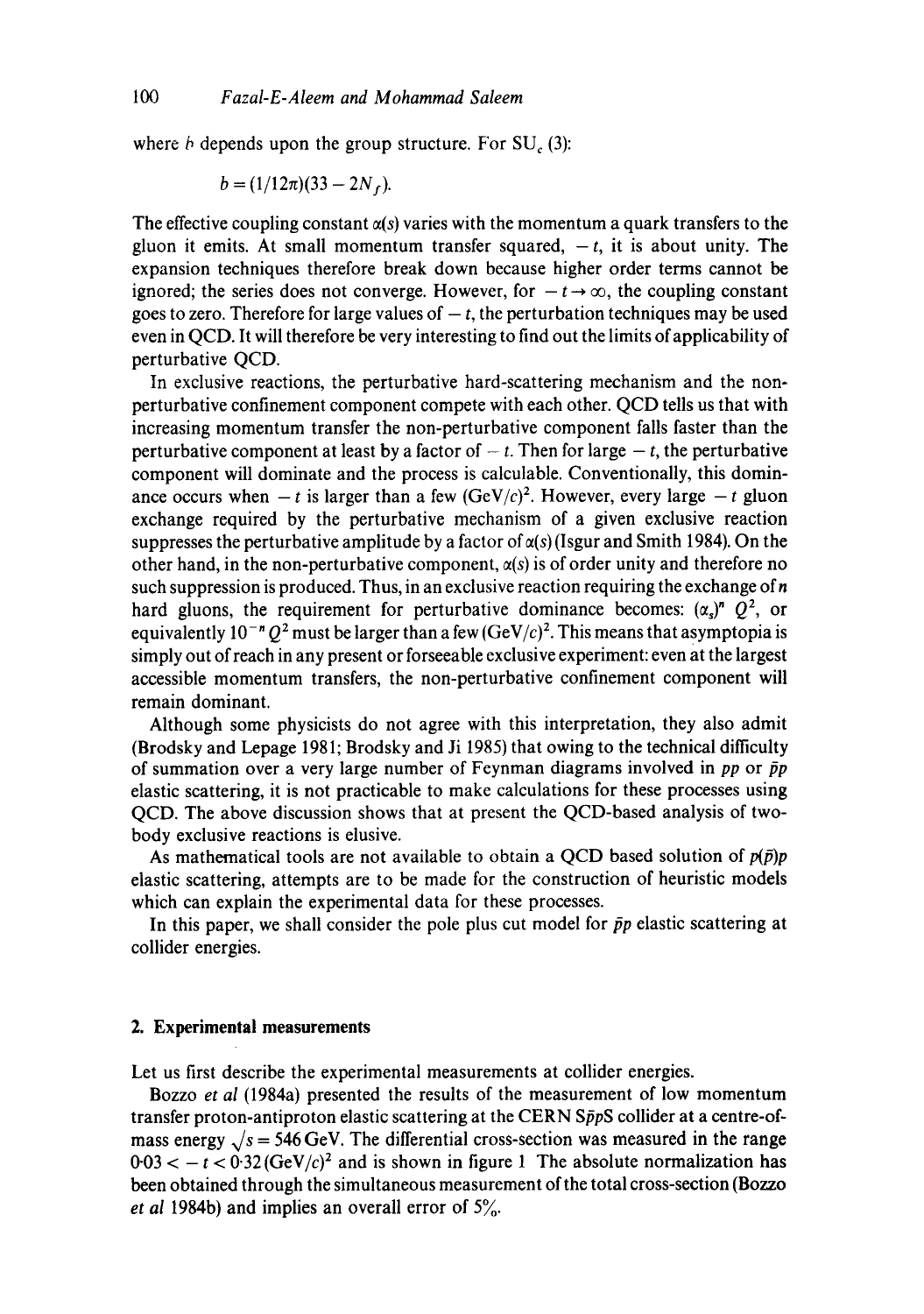

**Figure 1.** Differential cross-section for  $\bar{p}p$  elastic scattering at  $\sqrt{s} = 546 \text{ GeV}$ . The curve represents prediction of the model described in the text.

In the region  $0.03 < -t < 0.15$  (GeV/c)<sup>2</sup>, the distribution can be well described by a simple exponential  $exp(Bt)$  with a constant slope parameter B. The result of a leastsquare fit is  $B = 15.2 \pm 0.2$  (GeV/c)<sup>-2</sup>. For comparison with lower energy data, a fit has also been done in the interval  $0.03 < -t < 0.10$  (GeV/c)<sup>2</sup>. The result  $B = 15.3$  $+ 0.3$  (GeV/c)<sup>-2</sup> confirms that within the given statistics there is no significant quadratic dependence on t in the exponential when fitted in the region  $0.03 < -t$  $\langle 0.15(GeV/c)^2$ . This value,  $15.3 \pm 0.3(GeV/c)^{-2}$ , for the slope parameter B at small **-** t is lower than that obtained from earlier measurements (Battiston *et a11982a,* 1983) with low statistics (about a thousand events as compared to 10<sup>5</sup> events in Bozzo *et al* 1984a) and is shown in figure 2. An exponential fit to the data in the region  $0.15 \le$  $-t \leq 0.32$  (GeV/c)<sup>2</sup> gives  $B = 14.2 \pm 0.4$  (GeV/c)<sup>-2</sup>. It was noticed that the change of slope occurred at  $-t = 0.14 \pm 0.02$  (GeV/c)<sup>2</sup>.

Bozzo *et al* (1984b) also reported the results of  $\bar{p}p$  total cross-section  $\sigma_T$  and the ratio of the elastic to total cross-section,  $\sigma_{el}/\sigma_T$  at the CERN SppS collider at the CM energy  $\sqrt{s}$  = 546 GeV. The method used (Battiston *et al* 1982b) is based on the simultaneous measurement of small angle elastic scattering and of the total inelastic rate and by using a luminosity independent technique. They obtained for the total cross-section the value  $\sigma_T = 61.9 \pm 1.5$  mb. An additional systematic error of 1% is due to the uncertainty of the beam momentum. The integrated cross-section  $\sigma_{el}$  was determined as 13.3  $\pm$  0.4 mb while the ratio of the elastic to the total cross-section was found to be  $\sigma_{el}/\sigma_T = 0.215$ \_\_\_ 0.005. Earlier results with low statistics (Battiston *et a11982b;* Arnison *et a11983)* are compatible with this measurement.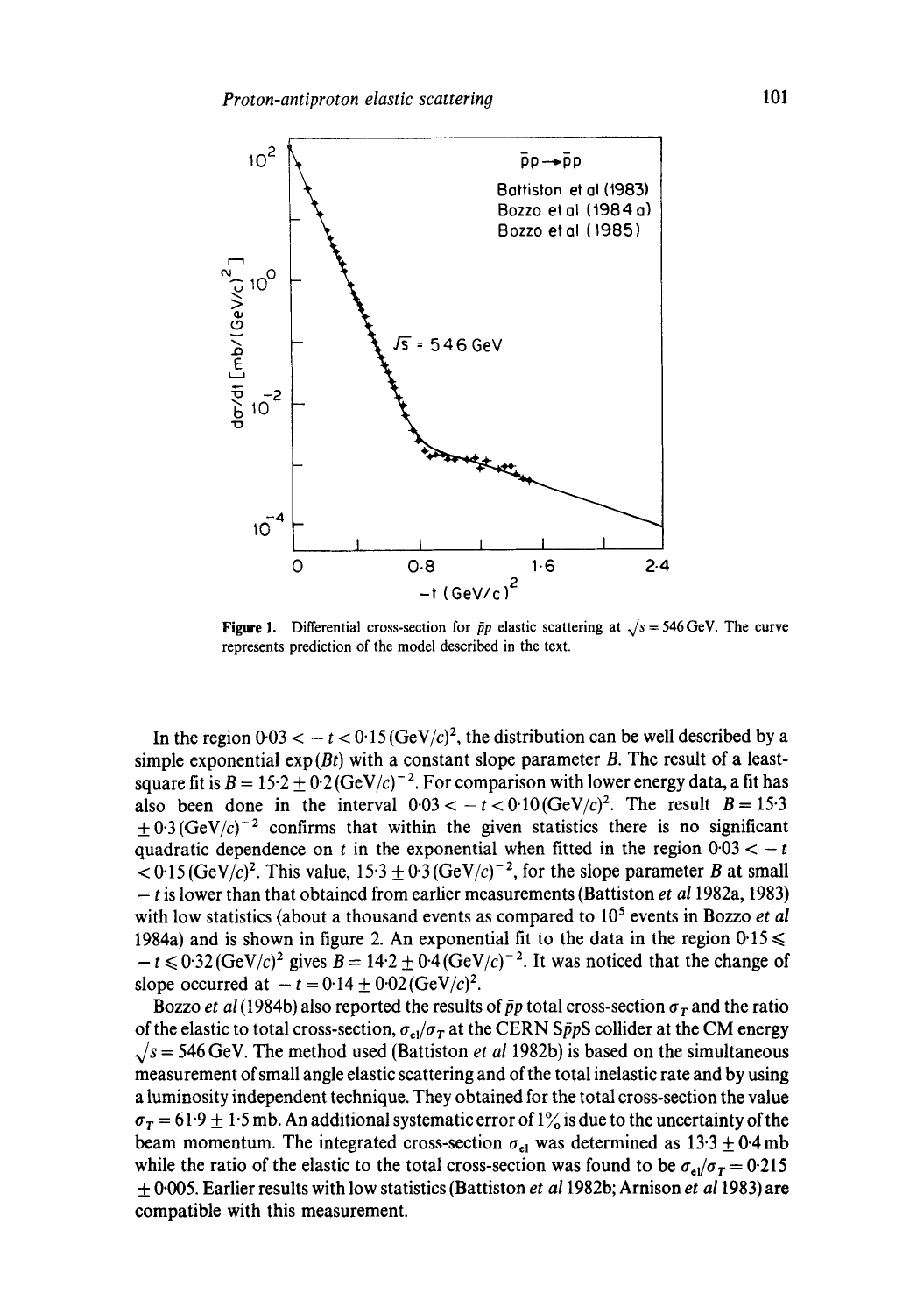

Figure 2. Collider data at  $\sqrt{s}$  = 546 GeV on the slope parameter B are plotted versus  $-t$ . The curve represents prediction of the pole plus cut model described in the text.

The total cross-section was also derived by using the machine luminosity. The measurement of the luminosity has an estimated systematic error of  $10\%$ , which reflects in a 5% error on  $\sigma_T$ ; the contribution of the error from the elastic rate is in this case negligible. The result obtained was  $\sigma_T = 61 \pm 3$  mb, which agrees with the more accurate value from the luminosity independent method.

Bozzo *et al* (1985) reported results on  $\bar{p}p$  elastic scattering at  $\sqrt{s} = 546 \text{ GeV}$  in the momentum transfer range  $0.45 < -t < 1.55$  (GeV/c)<sup>2</sup>. The measurements were made at the CERN SppS collider. These data extend to higher momentum transfer their earlier measurements (Battiston *et al* 1983; Bozzo *et al* 1984a) which covered the range up to 0.5  $(GeV/c)^2$ . The absolute normalization of the *t*-distribution was obtained by smoothly joining the data to the earlier measurements (Battiston *et a11983;* Bozzo *et al*  1984a). The results are shown in figure 1 where the errors shown are only statistical. An additional scale error of  $10\%$  is present due to the joining of the two sets of data and to the normalization error of Bozzo *et al* (1984a). No dip is observed in the data which show an exponential decrease with momentum transfer and a break at  $-t \approx 0.9$  (GeV/c)<sup>2</sup> followed by a shoulder. Above 0.9 (GeV/c)<sup>2</sup>, the differential crosssection is of the order of 1  $\mu b/(GeV/c)^2$  and decreases slowly with  $-t$ .

Bernard *et al* (1986) presented new results at  $\sqrt{s} = 630 \,\text{GeV}$  in the *t*-range  $0.7 < -t$  $\langle 2.2(GeV/c)^2$ . The results of the experiment at  $\sqrt{s} = 630 \text{ GeV}$  are shown in figure 3. The errors shown include statistics and uncertainty on the acceptance, which is sizeable at the lowest values of t. The data are affected by an additional scale error of  $15\%$  due to uncertainties on the normalization. The results confirm the previous observation (Bozzo *et al* 1985) on the existence of a break in the *t*-distribution at  $-t \approx 0.9$  (GeV/c)<sup>2</sup> which is followed by a shoulder.

Baker *et al* (1987) presented preliminary data for  $\bar{p}p$  elastic scattering obtained at Tevatron Collider at  $\sqrt{s} = 1.8$  TeV. They have measured the differential cross-section up to  $-t \approx 0.12(\text{GeV}/c)^2$  and have obtained the experimental value of the slope parameter B as  $18.1 + 1.87$  (GeV/c)<sup>-2</sup>. Results of their measurements are shown in figure 4.

# **3. Calculations and discussion**

The total number of helicity amplitudes for the reaction  $\bar{p}p \rightarrow \bar{p}p$  is sixteen. If the principles of conservation of parity and invariance of time reversal and charge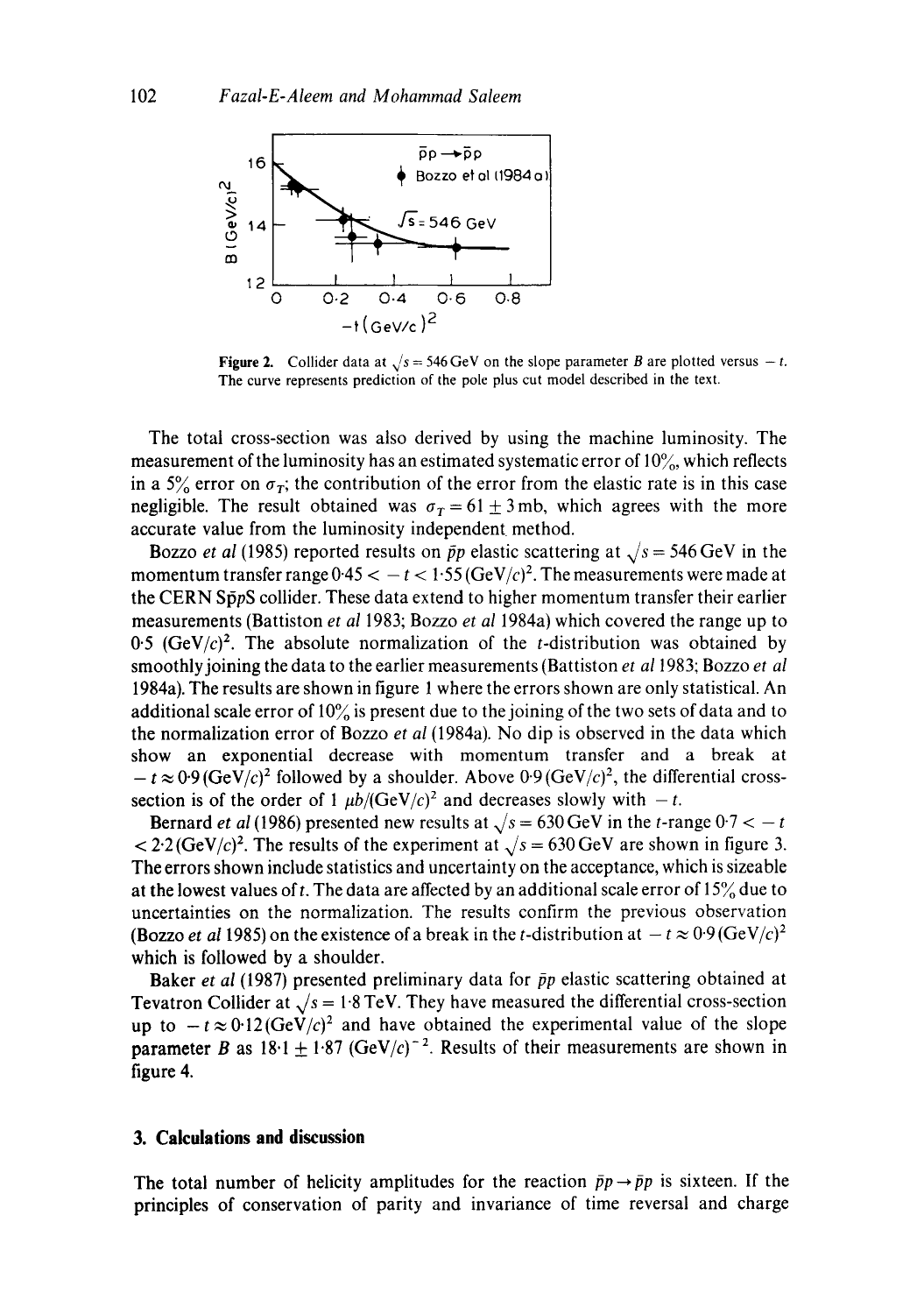

**Figures 3 and 4.** Differential cross-section for  $\bar{p}p$  elastic scattering at  $\sqrt{s} = 630 \text{ GeV}$  and !'8 TeV. The curves represent predictions of the model described in the text.

conjugation are made use of, then the number of independent helicity amplitude reduces to five. The five independent s-channel helicity amplitudes are usually denoted by  $\Phi_1$ ,  $\Phi_2$ ,  $\Phi_3$ ,  $\Phi_4$  and  $\Phi_5$ . It is useful to introduce the following linear combinations which correspond asymptotically to the exchange of definite quantum numbers in the t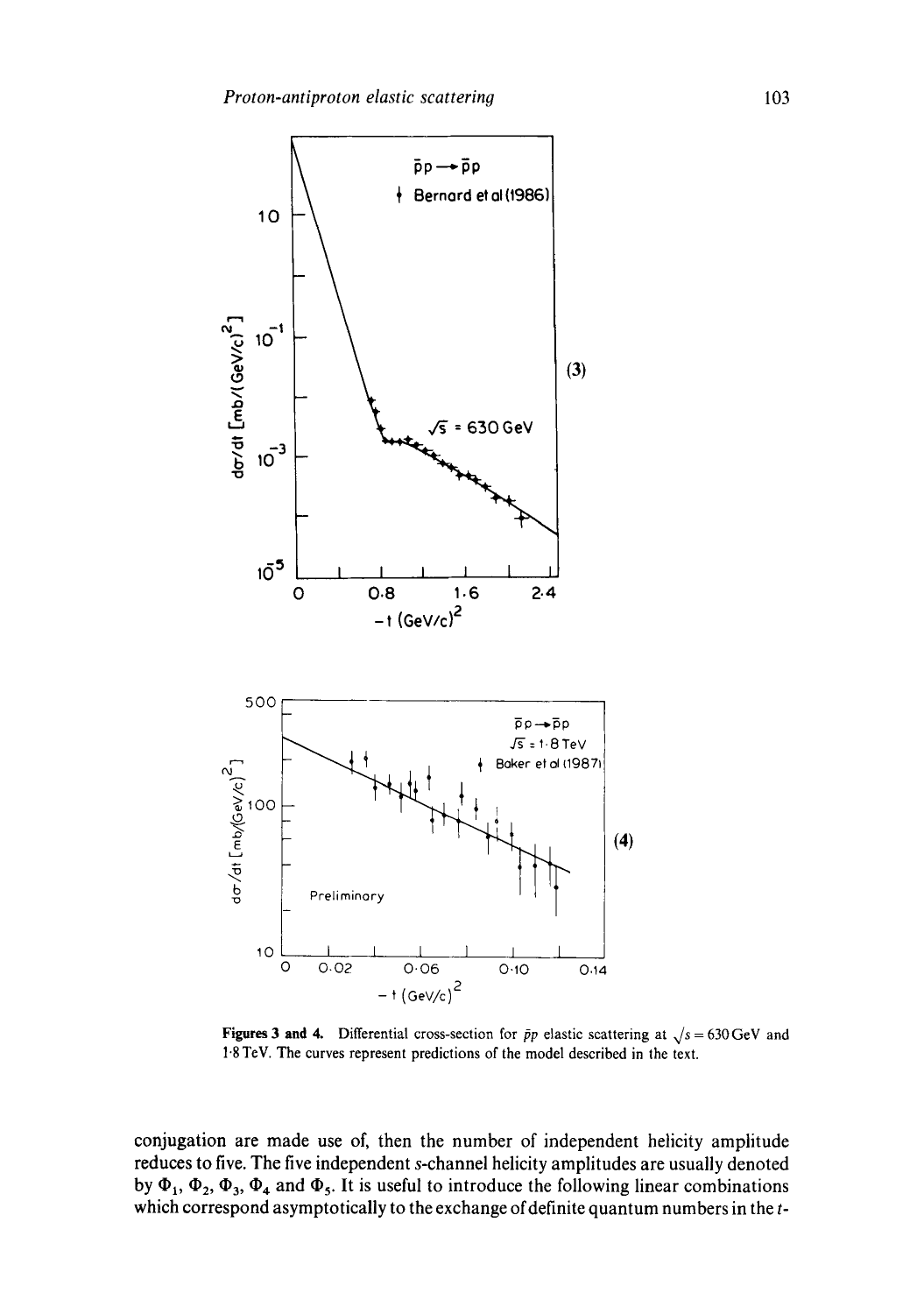channel:

$$
N_0 = 1/2(\Phi_1 + \Phi_3),
$$
  
\n
$$
N_1 = \Phi_5
$$
  
\n
$$
N_2 = 1/2(\Phi_4 - \Phi_2)
$$
  
\n
$$
U_0 = 1/2(\Phi_1 - \Phi_3)
$$
  
\n
$$
U_2 = 1/2(\Phi_4 + \Phi_2)
$$
  
\n
$$
(1.2 \text{ m}
$$

The subscripts of N and U give the amount of t-channel helicity flip. The pomeron  $P$ and the Regge trajectories w, f, and  $A_2$  (natural parity exchanges) can contribute to  $N_0$ ,  $N_1$  and  $N_2$  whereas  $U_0$  corresponds to  $A_1$ -like exchange and  $U_2$  to  $\pi$  and B exchanges. Since at high energy, the low-lying trajectories do not make any significant contribution, the amplitudes  $U_0$  and  $U_2$  can be ignored. The double-flip amplitude  $N_2$ is neglected to avoid any proliferation of parameters. Thus we have to fit the data for the reaction  $\bar{p}p \rightarrow \bar{p}p$  by using two amplitudes  $N_0$  and  $N_1$  only.

At high energy, the pomeron P along with  $P \times P$  cut dominates the scattering process. The non-flip amplitude  $N_0$  will contain the Pomeron as well as  $P \times P$  cut contribution. Pumpline and Kane (1975) have given a plausible theoretical argument for the existence of diffractive production of helicity flip amplitude. Following these authors we shall assume that the amplitude  $N_1$  is dominated by the pomeron. Thus the two amplitudes may be written as

$$
N_0(s, t) = \left[\gamma_{+} + (t)\left\{-\cos(\pi\alpha_p(t)/2) + i\sin(\pi\alpha_p(t)/2)\right\}\right]s^{\alpha}P^{(t)}
$$
  
+ 
$$
\left[\gamma_c(t)\left\{-\cos(\pi\alpha_c(t)/2) + i\sin(\pi\alpha_c(t)/2)\right\}\right]s^{\alpha_c(t)}/\ln s,
$$
  

$$
N_1(s, t) = \sqrt{-t}\left[\gamma_{+} - (t)\left\{-\cos(\pi\alpha_p(t)/2) + i\sin(\pi\alpha_p(t)/2)\right\}\right]s^{\alpha}P^{(t)},
$$

where the subscript c corresponds to the  $P \times P$  cut. The units of  $N_0$  and  $N_1$  are  $\sqrt{mb}$  (GeV). The scaling factor s<sub>0</sub> has been taken equal to 1 GeV<sup>2</sup>. The sine terms in the denominators of signature factors have been absorbed in residue functions. The differential and total cross-sections are obtained from the formula:

$$
d\sigma/dt = 1/s^2 \left[ |N_0(s, t)|^2 + |N_1(s, t)|^2 \right] \text{mb}/(\text{GeV}/c)^2
$$

$$
\sigma_T = 4\sqrt{\pi}\sqrt{0.3895/s} \left[ \text{Im} |N_0(s, t = 0)| \right] \text{mb}.
$$

Following Saleem and Aleem (1981) and Aleem and Saleem (1983), we find that very good agreement with the experimental data at collider energies is obtained by the following phenomenological choice of parameters.

$$
\gamma_{++} = 2.35 \exp(4.2t - t^2); \quad \gamma_{+-} = 0.065 \exp(0.15t)
$$

$$
\gamma_c = 18.4 \exp(9.10t); \quad \alpha_p = 1.069 + 0.1t
$$

$$
\alpha_c = 1.138 + 0.05t.
$$

The rise in total cross-section  $\sigma_r$  with energy cannot be explained by a pomeron with unit intercept. To fit the experimental data at collider energies, we have to choose the pomeron intercept as  $\alpha(0) = 1.069$ . Of course, the unit intercept of the pomeron is the maximum value permitted by the Froissart bound so as to ensure the maximum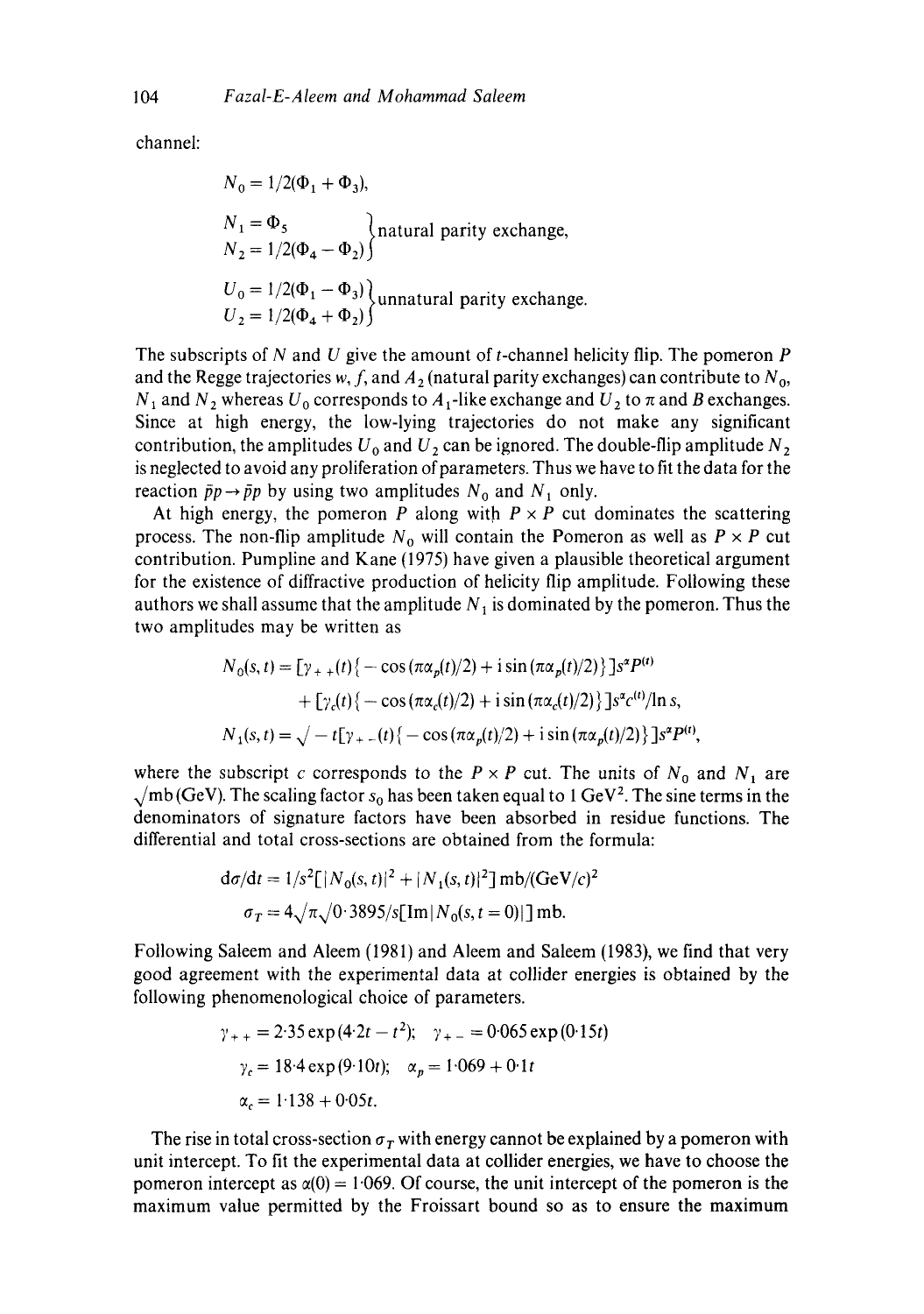strength of the strong interaction under crossing. Collins *et al(1974a,* b; 1983), Martin (1974) and Chu *et al* (1975) have discussed in detail the repurcussions of  $\alpha(0) > 1$  on the Froissart bound and have shown that  $\alpha_n(0) = 1.07$  violates the Froissart bound only at ultrahigh energies which might not be available in the foreseeable future. Actually  $\sigma_T(s) = 27 s^{0.07}$  mb so that  $\sigma_T(s) < 60 \log^2 s$  mb until  $s \approx 10^{175}$  GeV<sup>2</sup>.

Figure 1 shows the differential cross-section  $d\sigma/dt$  plotted versus  $-t$  at  $\sqrt{s}$  = 546 GeV. The experimental points have been taken from Bozzo *et al* (1984a, 1985). The curve represents the predictions of the pole plus cut model. The agreement between experimental data and theoretical results is very good. The theoretical predictions at this energy have been extended to  $-t = 2.4 \, (\text{GeV}/c)^2$ . The measurements of  $d\sigma/dt$  in this region will further endorse the validity of this model.

Figure 2 shows the slope parameter  $B(t)$  plotted versus  $-t$  at  $\sqrt{s} = 546 \text{ GeV}$ . The predictions of our model agree with the measured values of *B(t)* within experimental errors.

Figures 3 and 4 show the differential cross-section  $d\sigma/dt$  plotted versus  $-t$  at  $\sqrt{s}$  = 630 GeV and 1.8 TeV. The experimental points have been taken from Bernard *et al* (1986) and Baker *et al* (1987) respectively. The predictions of the model agree with experiment. The measurements of  $d\sigma/dt$  at 630 GeV for small  $-t$  have not yet been made. Our model predicts the forward differential cross-section equal to  $201 \cdot 1$  mb/(GeV/c)<sup>2</sup>.

The  $\sigma_{el}$  calculated in the range  $-1.5$  to 0 *(GeV/c)<sup>2</sup>* comes out as 13.0mb and 13.4mb at  $\sqrt{s}$  = 546 and 630 GeV respectively. The calculated values of  $\sigma_{el}/\sigma_T$  are 0.215 and 0.217 at these two energies. At  $\sqrt{s} = 546$  GeV, the experimental results for  $\sigma_{el}$  and  $\sigma_{el}/\sigma_T$ are  $13.3 \pm 0.4$  mb and  $0.215 \pm 0.005$  respectively. This shows that theoretical results both for  $\sigma_{el}$  and  $\sigma_{el}/\sigma_T$  are in excellent agreement with the experimental data at  $\sqrt{s}$  = 546 GeV. The measurements of the corresponding values at  $\sqrt{s}$  = 630 GeV and 1.8 TeV have yet to be made.

The ratio  $\rho$  of the real and imaginary parts of the forward scattering amplitude at collider energies has been evaluated as 0.171, 0.172 and 0.174 at  $\sqrt{s} = 546, 630$  GeV and 1.8 TeV, respectively. The experimental measurements of  $\rho$  at  $\sqrt{s} = 546, 630 \text{ GeV}$  and 1.8 TeV will therefore further test the validity of this model.

The predictions of the model for differential cross-sections at  $\sqrt{s} = 5$  and 40 TeV are shown in figure 5 and exhibit very interesting features. For instance, the shoulder which occurs at collider energies  $\sqrt{s}$  = 546 and 630 GeV disappears when an energy of 40 TeV is approached, and we do not observe any structure except a break in the vicinity of  $- t = 0.8 \, (\text{GeV}/c)^2$ .

In figure 6, theoretical predictions for the slope parameter B at  $\sqrt{s} = 630 \text{ GeV}$  and 1'8, 5 and 40 TeV have been exhibited. The final data at 1.8 TeV will soon be available at the Fermilab Tevatron collider. The ultrahigh energies of 5 and 40 YeV will be attained at the Serpukhov UNK and the superconducting super collider (SSC), respectively.

#### **4. Comparison with other models**

It would be interesting to compare the results of our pole plus cut model with the predictions of impact picture representation of Bourrely *et al* (1984) for the next generation of collider machines with the highest energy  $\sqrt{s} = 40 \text{ TeV}$ . Prediction of both the models for the total cross-section, ratio of elastic and total cross-sections, ratio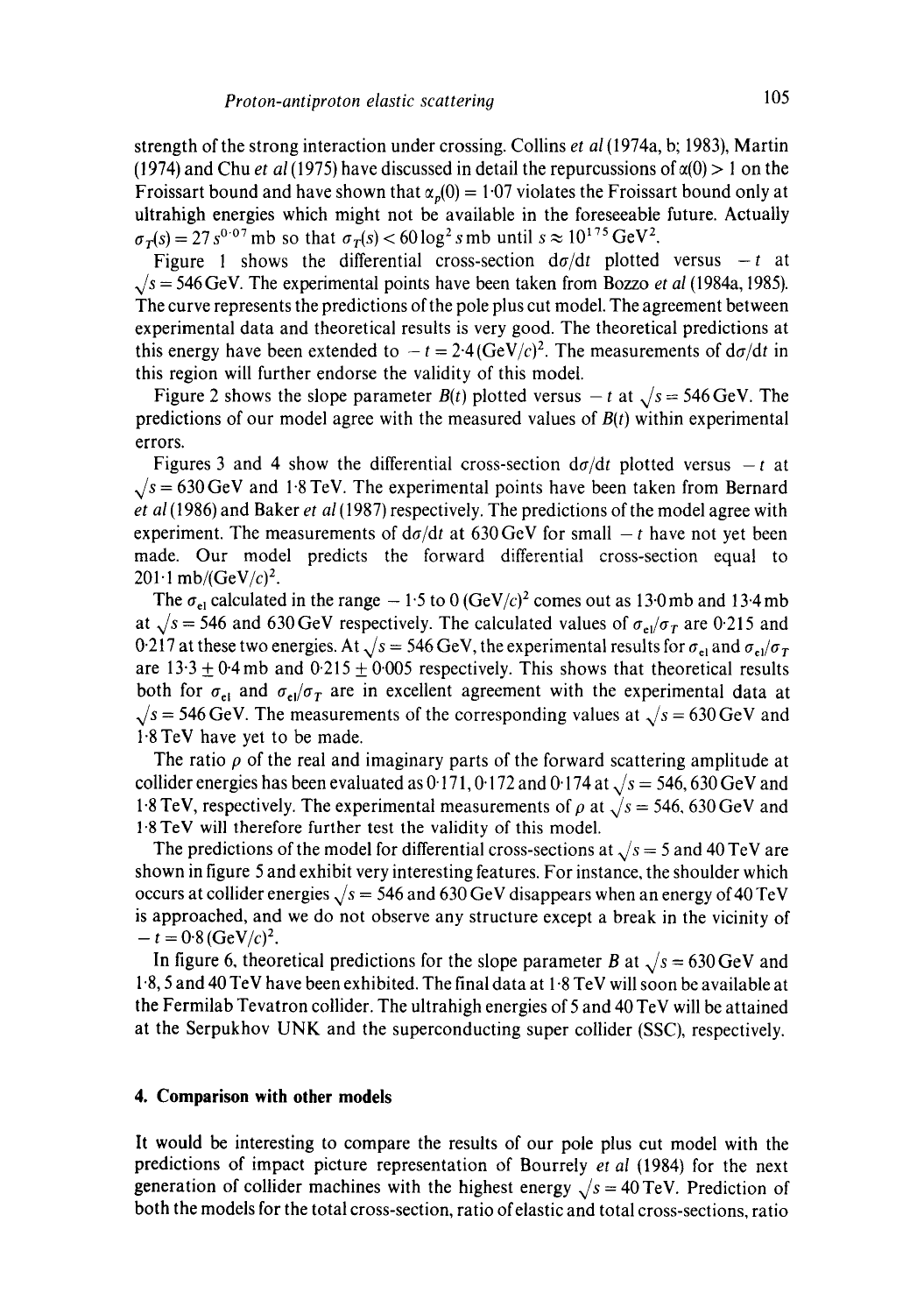

Figure 5. Predictions of the model described in the text for the differential cross-sections at 5 and 40 TeV.



Figure 6. Predictions of the model described in the text for the slope parameter B at 630 GeV and 1.8, 5 and 40TeV.

of the real and imaginary parts of the forward scattering amplitudes, position of the first minimum and the slope between  $0 < -t < 0.15$  (GeV/c)<sup>2</sup> are given in table 1.

It can be seen from the table that at  $\sqrt{s} = 0.55$  TeV, the predictions of both the models for total cross-section  $\sigma_T$ , the ratio  $\sigma_{el}/\sigma_T$ , the slope for  $0 < -t < 0.15$  (GeV/c)<sup>2</sup> and the point/region where the shallow dip/shoulder occurs agree with experiment within errors. However in going to  $\sqrt{s} = 40 \text{ TeV}$ , the  $\sigma_T$  and the slope B in our model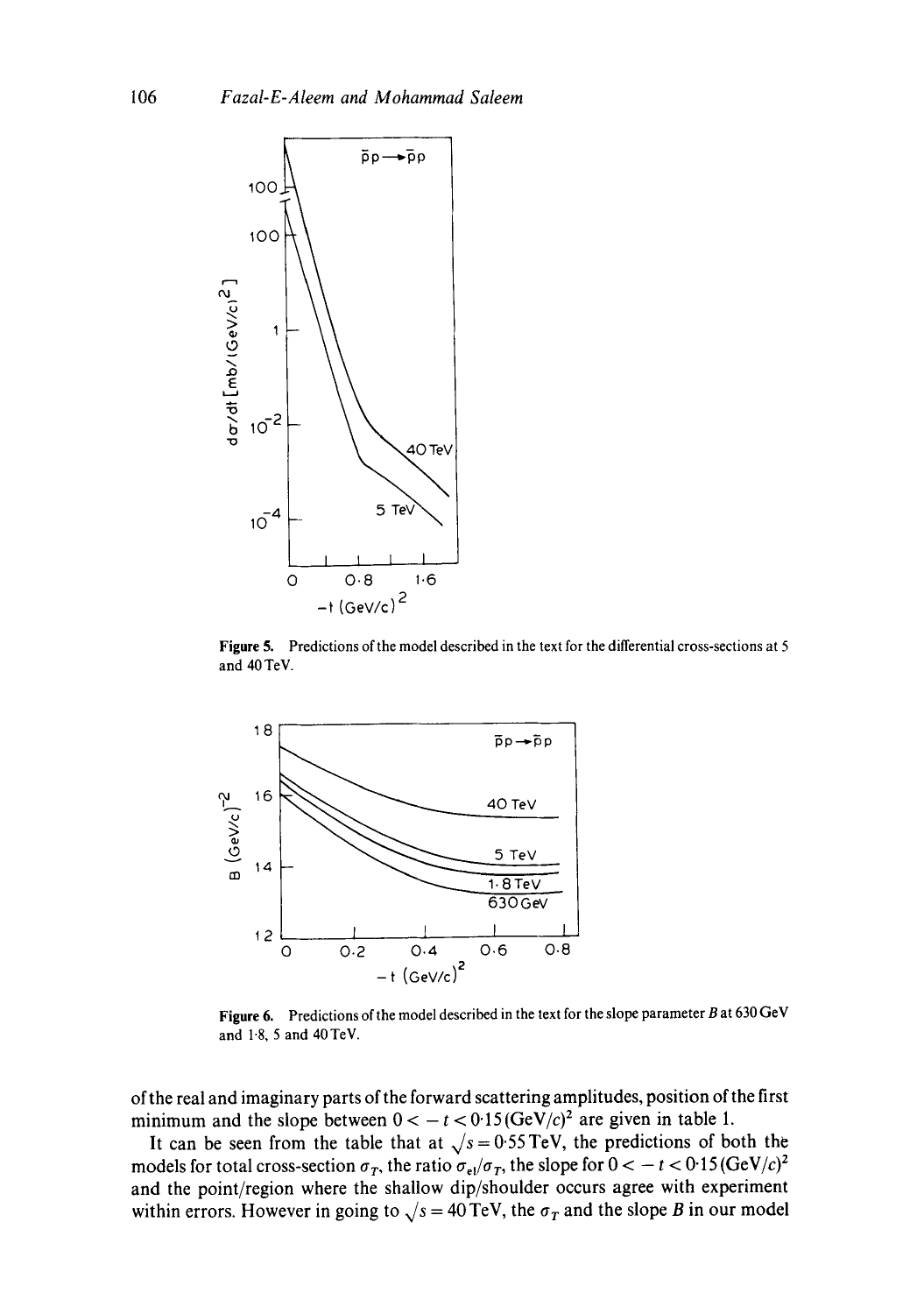|                                                                                 | $0.55$ TeV            |                               |                         | $1.8$ TeV             |                               | 40 TeV                |                               |
|---------------------------------------------------------------------------------|-----------------------|-------------------------------|-------------------------|-----------------------|-------------------------------|-----------------------|-------------------------------|
|                                                                                 | $Pole + cut$<br>model | Model of<br>Bourrely<br>et al | Experimen-<br>tal value | $Pole + cut$<br>model | Model of<br>Bourrely<br>et al | $Pole + cut$<br>model | Model of<br>Bourrely<br>et al |
| $\sigma_{\tau}(mb)$                                                             | 60.6                  | 62                            | $61.9 + 1.5$            | 72.2                  | 74.8                          | 116.33                | 121.2                         |
| $\sigma_{el}/\sigma_{T}$                                                        | 0.215                 | 0.21                          | $0.215 + 0.005$         | 0.25                  | 0.23                          | 0.37                  | 0.3                           |
| $\rho(s,t=0)$                                                                   | 0.171                 | 0.13                          |                         | 0.174                 | 0.128                         | 0.174                 | 0.114                         |
| Position of<br>first $\text{dip}/$<br>break/shoulder<br>in slope<br>$(GeV/c)^2$ | $\approx 0.85$        | $\approx 0.85$                | 0.85                    | 0.8                   | 0.70                          | 0.8                   | 0.37                          |
| Slope<br>$(GeV/c)^{-2}$ for<br>$0 < -t < 0.15$                                  |                       |                               |                         |                       |                               |                       |                               |
| $(GeV/c)^2$                                                                     | 15.5                  | 15.6                          | $15.3 + 0.3$            | $15-9$                | $16-3$                        | $17-40$               | $20-7$                        |

Table 1. Comparison of the pole plus cut model and the model of Bourrely *et al* (1984) with the experimental data for various characteristics of  $\bar{p}p$  elastic scattering.



Figure 7. Comparison of the predictions of the model described in the text and the model of Bourrely *et al* (1984) for the differential cross-section at 1.8 and 40 TeV.